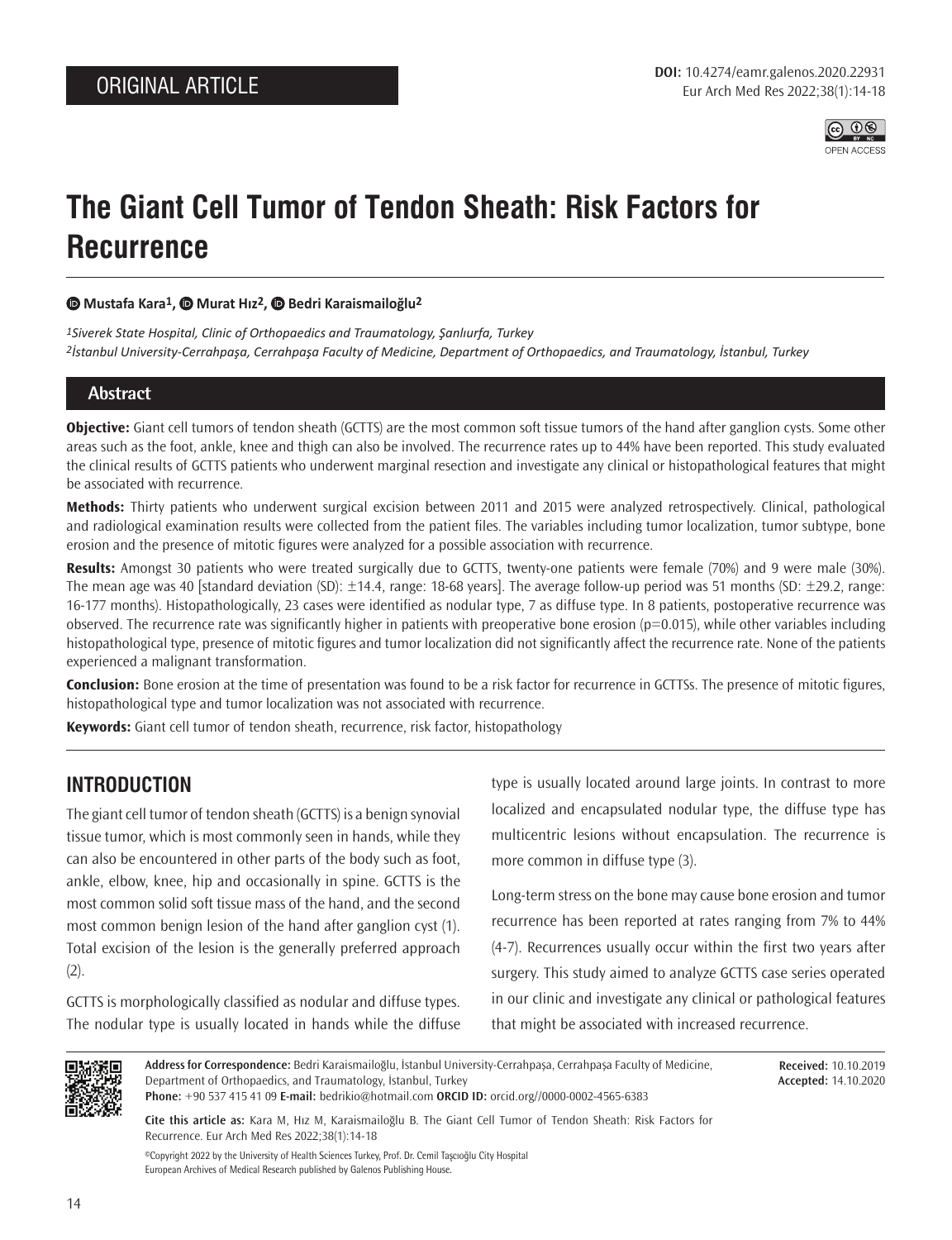## **METHODS**

After obtaining the approval of Istanbul University-Cerrahpasa, Cerrahpasa Faculty of Medicine, Local Ethical Committee (year: 2016, no: 83045809), all GCTTS patients who were treated surgically by marginal excision between 2011 and 2015 were included and investigated retrospectively. A total of 31 patients were available and the patient files were reviewed for clinical, radiological [direct radiography and magnetic resonance imaging (MRI) and pathological examinations]. The patients with missing file information or lost to follow-up were excluded. Only one patient was excluded due to loss of follow-up. The tumors were removed with marginal excision which was also confirmed by pathological examination. The patients were followed up by clinical examination and direct radiography during routine follow-ups. Direct radiographs were obtained per 3 months during the first year and per 6 months during the second year. After that, the clinical follow up and direct radiography evaluation was performed with one-year intervals. The patients were examined with MRI if any recurrence was suspected clinically (swelling, pain, warmth, erythema, deformity, etc.) or radiologically (soft tissue mass, cortical erosion, etc.) during follow-ups.

Bone erosion, tumor localization (only for lesions of the hand, as proximal and distal according to proximal interphalangeal joint), histopathological type and the presence of mitotic figures were investigated for any possible association with the recurrence. The size of the lesions was measured during pathological examination macroscopically.

#### **Statistical Analysis**

Descriptive statistics were employed using measures of the mean and standard deviation (SD). Categorical variables were analyzed using Fisher's Exact test. Bonferroni correction was used to calculate the actual p-value. The difference was considered significant when the p-value was less than 0.016. The analysis was performed using SPSS version 20 (SPSS, Chicago, IL).

## **RESULTS**

In 30 patients who were treated surgically due to GCTTS, twentyone patients were female (70%) and 9 were male (30%). The mean age was 40 (SD:  $\pm$ 14.4, range: 18-68 years) (Figure 1). The mean follow-up period was 51 months (SD:  $\pm$ 29.2, range: 16-177 months). Twenty-one lesions were seen in the upper extremity (70%) and 9 in the lower extremity (30%). (Table 1) The lesions in the hand were mostly located on the volar side  $(n=16, 84.2%)$ rather than the dorsal side (n=3, 15.8%).



50-59

60-69

**II MALE** 

**EFFMALE** 

**Figure 1.** Distribution of the lesions according to age and gender

 $40 - 49$ AGE

30-39

 $\overline{10}$ o,  $\mathbf{a}$ 

PATIENT NUMBER  $\overline{5}$ 

 $\overline{4}$ 

 $\overline{a}$  $\overline{2}$ 

 $\circ$ 

 $0 - 19$ 

20-29

| Table 1. Localization of the lesions |               |         |  |  |
|--------------------------------------|---------------|---------|--|--|
| Localization                         | <b>Number</b> | Percent |  |  |
| Hand                                 | 19            | 63.3    |  |  |
| Foot                                 | 5             | 16.6    |  |  |
| Ankle                                | Β             | 10      |  |  |
| Wrist                                |               | 3.3     |  |  |
| Knee                                 |               | 3.3     |  |  |
| Elbow                                |               | 3.3     |  |  |
| Total                                | 30            | 100     |  |  |

The histopathological type of tumor was 23 (76.6%) nodular (type 1) and 3 (23.3%) diffuse (type 2) GCTTS. In 19 hand cases, 18 were nodular type and one case was diffuse type GCTTS. The average lesion size (largest diameter) was 1.6 cm (SD:  $\pm 0.8$ , range; 0.6-4). The largest lesion was approximately 4x2.5x1.5 cm located on the left knee and was nodular type lesion (Figure 2). The average lesion size for recurrent lesions was 1.8 cm (SD:  $\pm 0.9$ , range; 0.8-3.4) and 1.5 cm (SD:  $\pm 0.7$ , range; 0.6-4) for nonrecurrent lesions ( $p=0.35$ ). None of the patients had an invasion of the neurovascular structures and no neurovascular damage was encountered. The pathological examination verified that all lesions were removed as marginal resection.

Recurrence was developed in 8 of the patients (26.6%). Four of the patients with recurrence were re-operated. The other 4 patients were not re-operated since they did not give their consent. Four of the recurrences were seen in the upper extremity (all of them in the fingers) and 4 in the lower extremity (3 in toes, one in the dorsum of the foot). Seven of the patients with recurrence were female (87.5%) and one patient was male (12.5%). Six of recurrent lesions were pathologically diagnosed as nodular type GCTTS and the other 2 were diffuse type GCTTS. The histopathological type of tumor was not found as a risk factor for recurrence  $(p=0.33)$ (Table 2). The number of mitotic figures was investigated to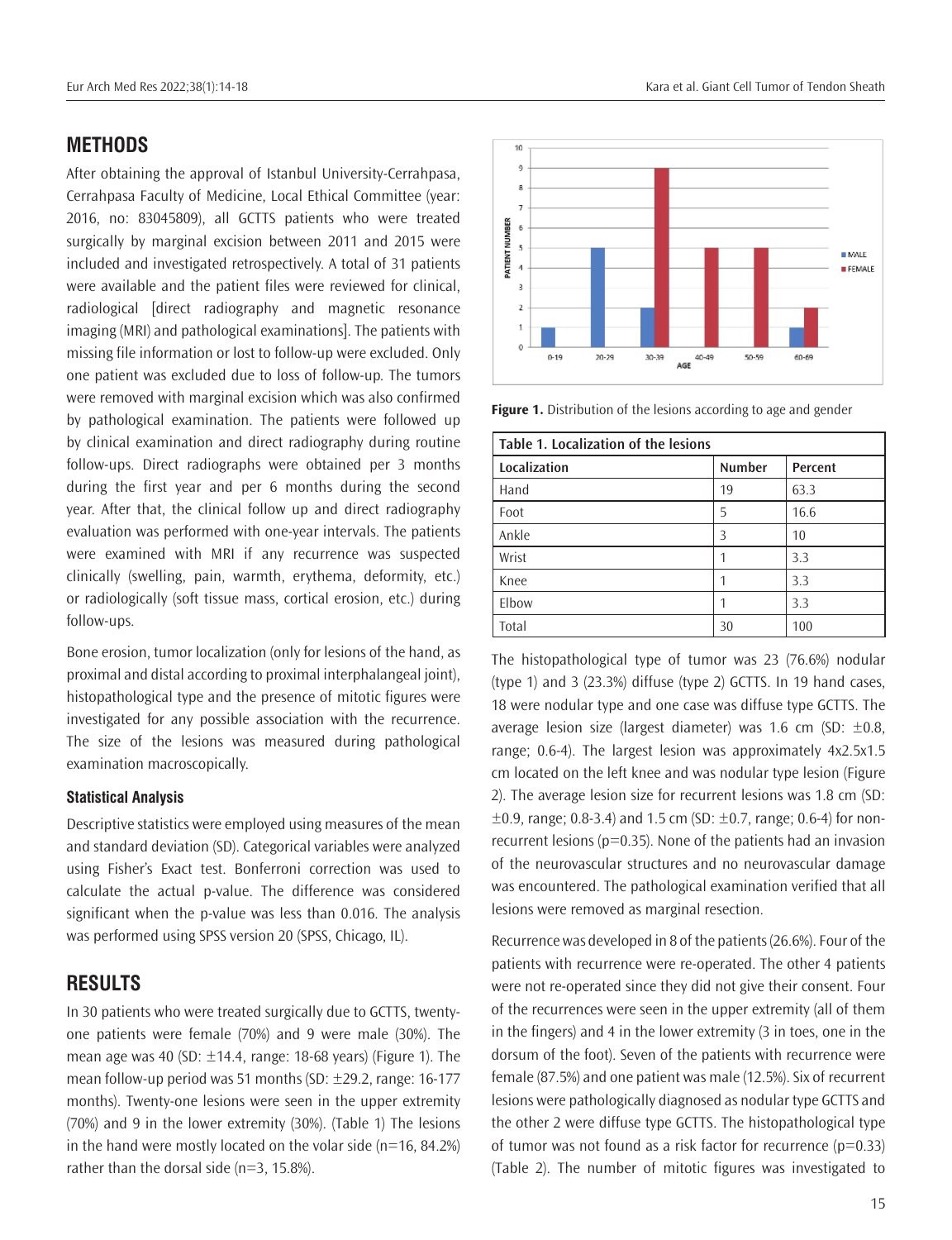

Figure 2. GCTTS of the left knee. (a) View on the coronal and axial sections of the MRI T2-weighted sequences, heterogeneous slightly high signal intensity of the tumor. (b) View on the sagittal sections of the MRI T2 fat-suppressed (moderate signal) &T1-weighted (low signal) sequences. (c) Perioperative image of excisional biopsy of the lesion and macroscopic views of the mass and it's pedicle (size: 4x2.5x1.5 cm) (the patient provided written informed consent for print and electronic publication of the figures)

GCTTS: Giant cell tumors of tendon sheath, MRI: Magnetic resonance imaging

evaluate their possible effect on recurrence development. Mitotic figures were detected in 7 of 8 patients who developed recurrence. Eleven of 22 patients without recurrence also had mitotic figures and the difference was not statistically significant  $(p=0.06)$  (Table 2). There was also no significant correlation between the localization of the hand lesions and recurrence rates (1 recurrence in the distal region (distal interphalangeal region and distal phalanx) and 3 recurrences in the proximal region) ( $p=0.82$ ) (Table 2).

Bone erosion was detected in 3 of the cases (10%) preoperatively. Two of these cases were in the foot and one was in the hand. All patients with bone erosion developed recurrence. Bone erosion was found as a risk factor for recurrence (p=0.015) (Table 2). When a post hoc power analysis was performed using alpha 0.05, the power of the study was found to be 0.67. None of the

| Table 2. Results of statistical analysis for possible risk factor<br>variables |                                                    |                                        |                      |          |  |
|--------------------------------------------------------------------------------|----------------------------------------------------|----------------------------------------|----------------------|----------|--|
| <b>Variables</b>                                                               | <b>Patients</b><br>without<br>recurrence<br>$(\%)$ | <b>Patients with</b><br>recurrence (%) | <b>Risk</b><br>ratio | p value  |  |
| <b>Bone erosion</b>                                                            |                                                    |                                        |                      |          |  |
| Yes                                                                            | 0(0)                                               | 3(100)                                 | 5.4                  | $0.015*$ |  |
| N <sub>0</sub>                                                                 | 22 (81)                                            | 5(19)                                  |                      |          |  |
| <b>Mitotic figures</b>                                                         |                                                    |                                        |                      |          |  |
| Yes                                                                            | 11(61)                                             | 7(39)                                  | 4.66                 | 0.06     |  |
| No                                                                             | 11 (91.7)                                          | 1(8.3)                                 |                      |          |  |
| Tumor type                                                                     |                                                    |                                        |                      |          |  |
| Type 1 (nodular)                                                               | 17(74)                                             | 6(26)                                  | 0.91                 | 0.89     |  |
| Type 2 (diffuse)                                                               | 5(71)                                              | 2(29)                                  |                      |          |  |
| <b>Tumor localization (hand)</b>                                               |                                                    |                                        |                      |          |  |
| Distal                                                                         | 3(75)                                              | 1(25)                                  | 0.75                 | 0.82     |  |
| Proximal                                                                       | 12 (80)                                            | 3(20)                                  |                      |          |  |
| *p<0.016 (Bonferroni correction)                                               |                                                    |                                        |                      |          |  |

patients had malignant transformation. No other complication was seen in the patients.

# **DISCUSSION**

The treatment of GCTTS can represent a challenge for orthopedic surgeons due to the possibility of bone erosion and recurrent lesions. We analyzed the recurrence rate in our patient series and investigated the possible risk factors for recurrence. The overall recurrence rate was found as 26.6%. GCTTS with the presence of bone erosion was found related to increased risk of recurrence, while the presence of mitotic figures, histopathological type and tumor localization was not associated with recurrence.

GCTTSs are most frequently encountered in hands but they can also be seen in wrist, foot, ankle, elbow, knee, hip and rarely in spine. In a study of Ushijima et al. (8) which was published in 1986, out of 207 GCTTS patients; 158 lesions were on the fingers of the hand (76.3%), 25 lesions were on the toes (12%), 8 lesions were in the knee joint (3.8%), 4 lesions were in the wrist (1.9%) and 1 lesion was in the elbow. There were 30 patients in our series and the lesions of 19 patients were in hand (63,3%), 4 lesions in the toe (13,3%), 4 lesions in the foot and ankle (13,3%), 1 lesion in knee (3.3%) and 1 lesion in elbow (3.3%).

GCTTSs are more common in the volar face of the hand compared to the dorsal face and can interfere with grab and grip functions of the hand. In a study of 84 patients, published by Lautenbach et al. (9) 60 lesions were detected on the volar face (71%) and 24 lesions were detected on the dorsal surface of the hand (29%). In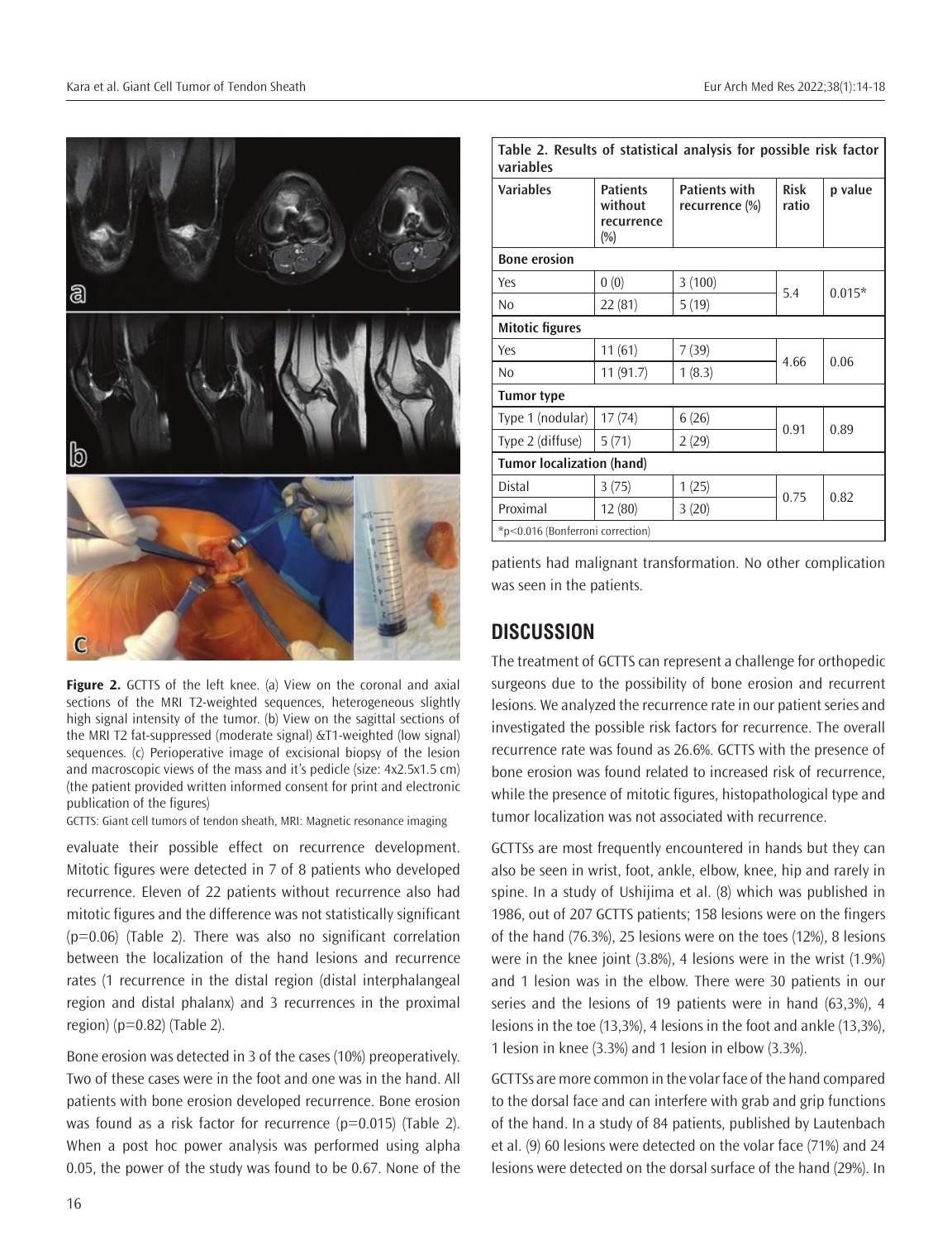our study, among 19 patients with lesions on their hand, 16 were volar (84.2%) and 3 were dorsal sided (15.8%) consistent with the literature.

There are two histopathological types of GCTTSs; type 1 (nodular) and type 2 (diffuse) (10). Nodular type is more common than diffuse type. Diffuse type is usually seen in the lower extremities, while nodular type GCTTS is usually seen on the hand (2). In Al-Qattan's (10) series of 43 cases, only 2 cases of diffuse type GCTTS were detected. In a study with 18 GCTTS cases published by Ikeda et al. (11); 10 cases were reported as nodular type and 8 as diffuse type GCTTS. In our study, 23 cases were identified as nodular type (76.66%) and 7 as diffuse type (23.33%). Among 19 cases with GCTTS in hand, 18 were classified as nodular type and one as diffuse type GCTTS.

Although GCTTSs are benign, they have high recurrence potentials. Recurrence rates has been reported in the literature from 7% to 44% (6). In our study, recurrence was detected in 8 patients (26.6%). In a study by Reilly et al. (12), 70 patients with GCTTS were followed and recurrence was detected in 19 (27%) of the patients and tumor localization was found to be a probable factor affecting recurrence. Most of the recurrences (57.6%) were seen in patients with lesions on the distal interphalangeal joint (12). They claimed that adequate excision is more difficult distally due to the limited space, the proximity to neurovascular structures, and limited soft tissue envelope leading to higher recurrence rates. In our study, 4 cases of recurrence were seen in the hand. There was no significant correlation between the localization of the hand lesions (proximal vs. distal) and recurrence rates ( $p=0.82$ ). The recurrence rate of hand lesions in our study (21%) was slightly higher to current studies by Koutserimpas et al. (7) who found 11.1% recurrence rate among 36 patients, Jalgaonkar et al. (6) who found 9% recurrence rate among 46 patients and Williams et al. (13) who found 12.6% recurrence rate among 213 patients.

In a study with 43 cases by Al-Qattan (10), recurrence rates were higher in diffuse type GCTTS than in nodular type. Recurrence was observed in 5 patients out of 13 patients with diffuse type lesions (38%). It has been reported that no recurrence has been detected in any of the 30 cases with the nodular type lesions (10). In a recent study by Shi et al. (14), diffuse form was found related with recurrence. However, Reilly et al. (12) couldn't show a relation with the histopathology of the tumor and recurrence rate. In our study, recurrence was detected in 6 of 23 patients with nodular lesions (26%) and in 2 (28.5%) of the 7 cases with diffuse type. According to these findings, no significant relation

was found between histopathological type and recurrence rates  $(p=0.33)$ .

Although there are some publications in the literature reported that the increased number of mitotic figures is related to recurrence (15), there is not enough evidence. Rao and Vigorita (16) found a higher recurrence rate for tumors with increased cellularity and mitotic activity on histological examination. A high mitotic rate was thought to be indicative of local recurrence. Kotwal et al. (17) recommended radiotherapy in the presence of mitotic figures to overcome recurrences. However, Al-Qattan (10) reported that neither cellularity nor mitoses could be considered significant prognostic histological factors for recurrence. In their 71 patient series, Monaghan et al. (18) concluded that mitotic figures do not predict the clinical behavior of the tumor. In our study, no significant association was found between the presence of mitotic figures and recurrence  $(p=0.06)$ . However, p value was close to significance, so the difference can become significant in patient series with a higher number of patients.

In GCTTSs, bone erosion can be observed because of long-term pressure by the lesion and these erosion can be detected in direct radiographs. In a study by Moore et al. (19), bone erosion was detected in 9% of 115 patients. Fyfe and MacFarlane (20) reported 36% bone erosion in their patient series of 51 cases. In our study, bone erosion was detected in 3 of 30 cases (10%) with a similar rate to the literature. Jalgaonkar et al. (6) reported that recurrence was detected more frequently in cases with bone erosion. In our study, recurrence was detected in all 3 patients with bone erosion and it was found as a risk factor similar to the literature. GCTTSs are benign tumors but rarely, they can also represent malignant transformation (21). In our study, the malignant transformation was not observed in any case.

#### **Study Limitations**

The most important limitation of this study was the small number of patients. However, even most recent studies on GCTTS include similar patient numbers since it is a relatively rare lesion (6,7,22,23). Larger multicenter studies will give more reliable results. The retrospective design of this study was another limiting factor.

## **CONCLUSION**

Preoperative bone erosion is an important risk factor for recurrence in GCTTS and patients with preoperative bone erosion should be followed closely. The presence of mitotic figures, histopathological type and tumor localization didn't significantly increased the recurrence rate.